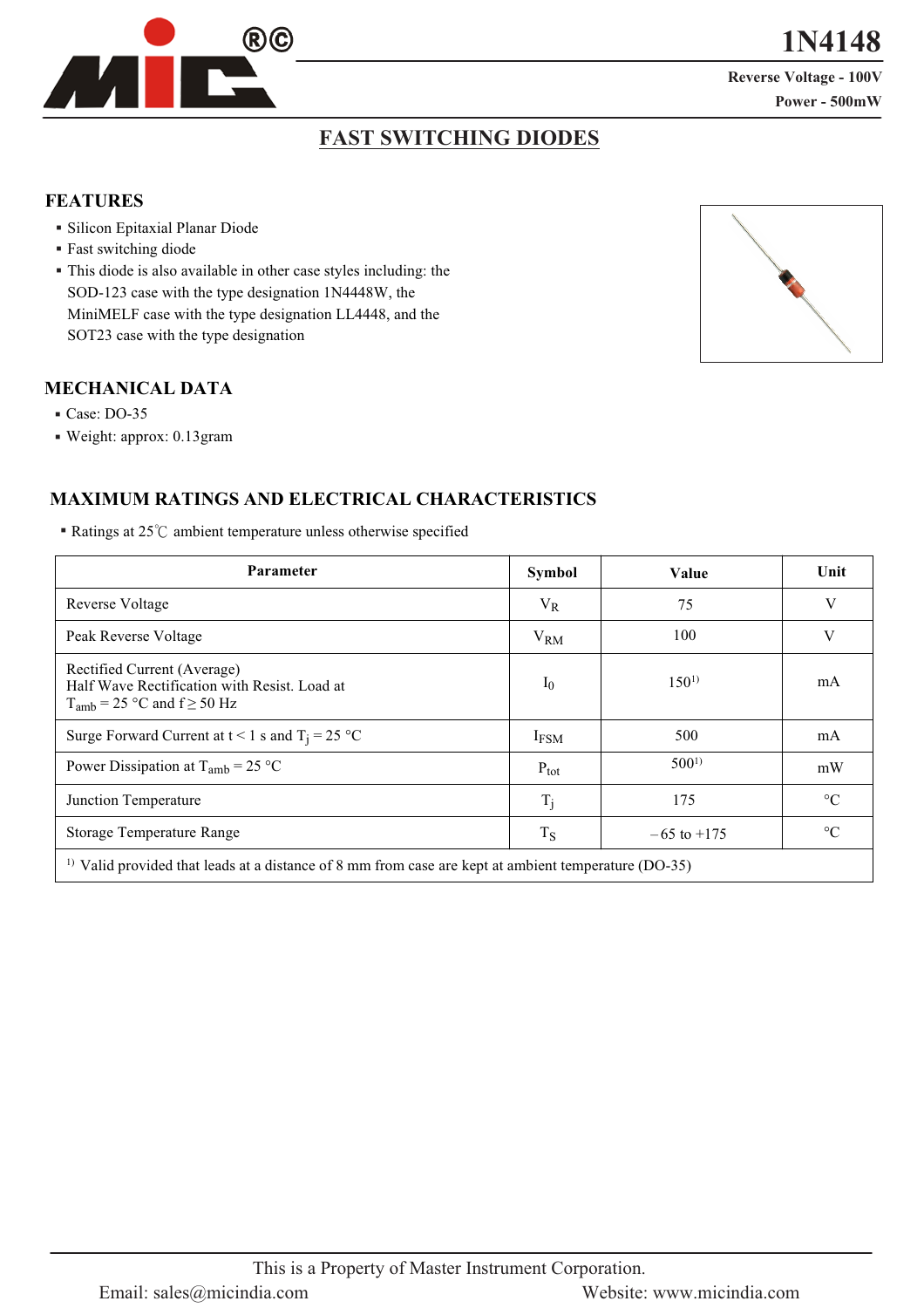

**1**

**Reverse Voltage - 100V Power - 500mW** 

## **FAST SWITCHING DIODES**

#### **ELECTRICAL CHARACTERISTICS**

Ratings at 25 °C ambient temperature unless otherwise specified

| Parameter                                                                                                                                        | Symbol                  | Min. | Typ. | Max.           | Unit                |  |
|--------------------------------------------------------------------------------------------------------------------------------------------------|-------------------------|------|------|----------------|---------------------|--|
| Forward Voltage<br>at $I_F = 10$ mA                                                                                                              | $V_{\rm F}$             |      |      | $\mathbf{1}$   | V                   |  |
| Leakage Current<br>at $V_R = 20 V$<br>at $V_R$ = 75 V<br>at $V_R = 20 V$ , $T_i = 150 °C$                                                        | $I_R$<br>$I_R$<br>$I_R$ |      |      | 25<br>5<br>50  | nA<br>$\mu A$<br>μA |  |
| Capacitance<br>at $V_F = V_R = 0$ V                                                                                                              | $C_{\text{tot}}$        |      |      | $\overline{4}$ | pF                  |  |
| Voltage Rise when Switching ON<br>tested with 50 mA Pulses<br>$t_p = 0.1 \,\mu s$ , Rise Time < 30 ns, $f_p = 5 \,\text{to} \, 100 \,\text{kHz}$ | $V_{\rm fr}$            |      |      | 2.5            | V                   |  |
| Reverse Recovery Time from IF<br>= 10 mA to $I_R$ = 1 mA, $V_R$ = 6<br>$V$ , $R_L = 100 \Omega$                                                  | $t_{rr}$                |      |      | 4              | ns                  |  |
| Thermal Resistance Junction to Ambient Air                                                                                                       | $R_{thJA}$              |      |      | $350^{1}$      | K/W                 |  |
| Rectification Efficiency at $f = 100$ MHz,<br>$V_{RF}$ = 2 V                                                                                     | $\eta_V$                | 0.45 |      |                |                     |  |
| <sup>1)</sup> Valid provided that leads at a distance of 8 mm from case are kept at ambient temperature (DO-35)                                  |                         |      |      |                |                     |  |



**Rectification Efficiency Measurement Circuit**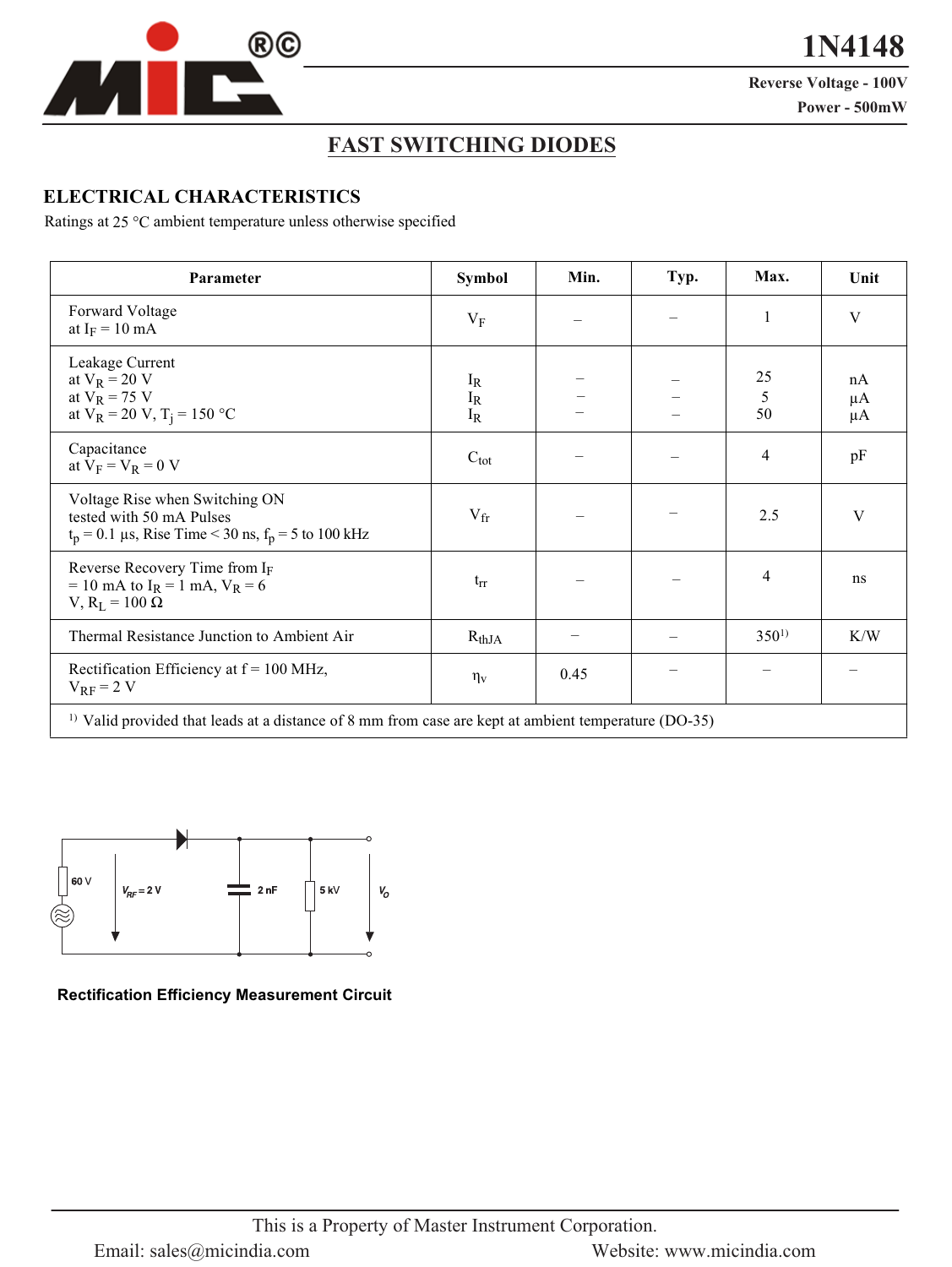

**Reverse Voltage - 100V** 

Power - 500mW

## **FAST SWITCHING DIODES**

## **RATINGS AND CHARACTERISTIC CURVES 1N4148**



Admissible power dissipation<br>versus ambient temperature For conditions, see footnote in table<br>"Absolute Maximum Ratings"







**Relative capacitance** versus reverse voltage



This is a Property of Master Instrument Corporation.

Email: sales@micindia.com

Website: www.micindia.com